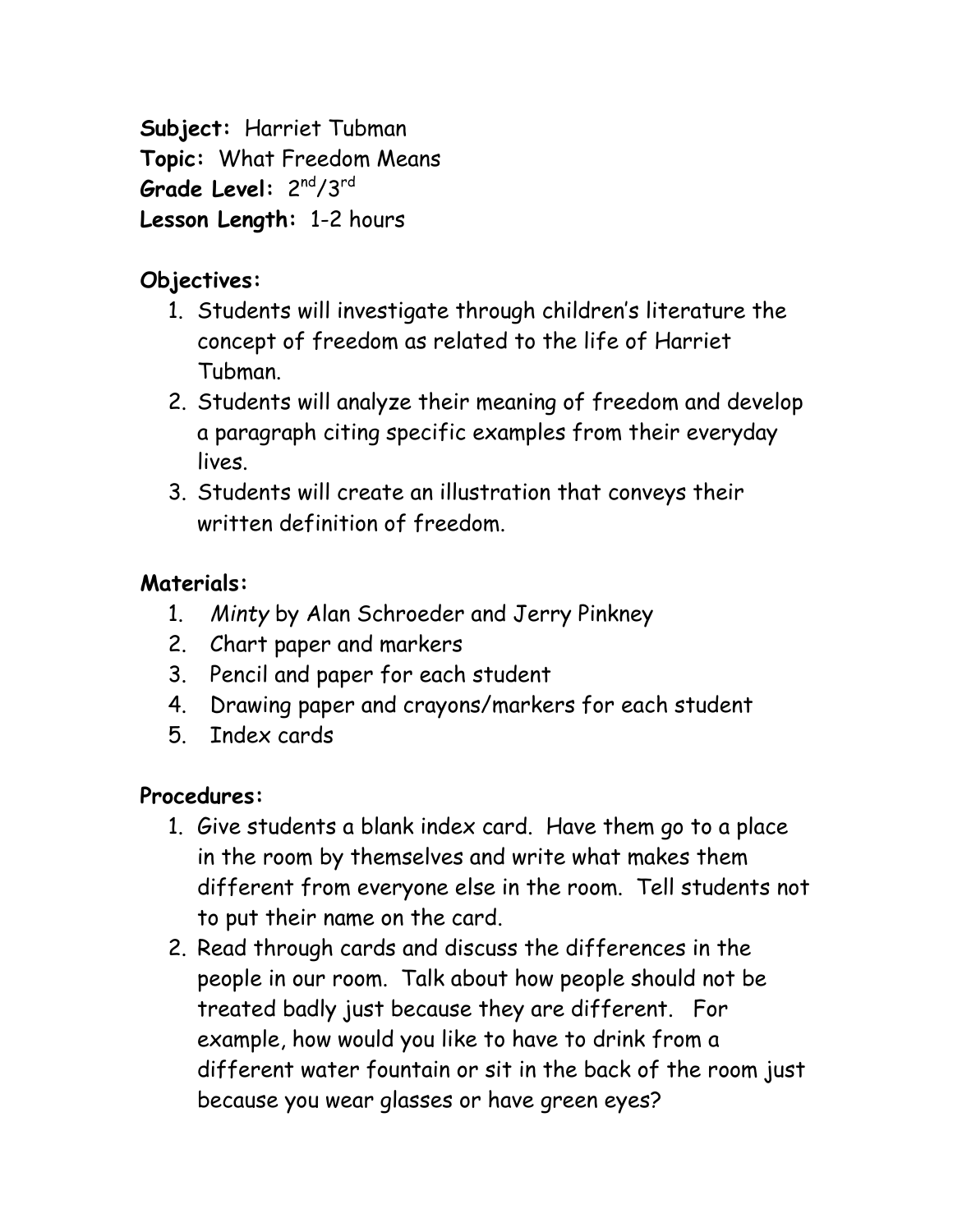- 3. Talk about how, in the past, people were treated badly because they were different. Discuss who slaves were and how they were treated.
- 4. Introduce children's book *Minty* by Alan Schroeder and Jerry Pikney. Briefly discuss the background of the story and explain how they will learn about a little girl that is about their age.
- 5. Read story.
- 6. Make a chart that shows how students are like Harriet Tubman when she was their age and how they are different from Harriet Tubman when she was their age.
- 7. Have students think about what freedom means to them. Brainstorm ways their idea of freedom is different from Harriet Tubman's idea of freedom.
- 8. Explain to students that they will be writing about and illustrating their definition of freedom. Provide students with the following writing prompt: To me, freedom means…
- 9. Using the assessment rubric, review with students the expectations for the assignment. Be sure to stress to the students that they will need to include three specific examples from their everyday lives to support their definition of freedom.
- 10.After students have completed the assignment, allow them to share their work.

### **Teacher Resources:**

- A. Websites
- 1. Website created by a  $2^{nd}$  grade class on Harriet Tubman [http://www2.lhric.org/pocantico/tubman/tu](http://www2.lhric.org/pocantico/tubman/tubman.html) [bman.html](http://www2.lhric.org/pocantico/tubman/tubman.html)
- 2. Website created by a  $4^{th}/5^{th}$  grade class on Harriet Tubman